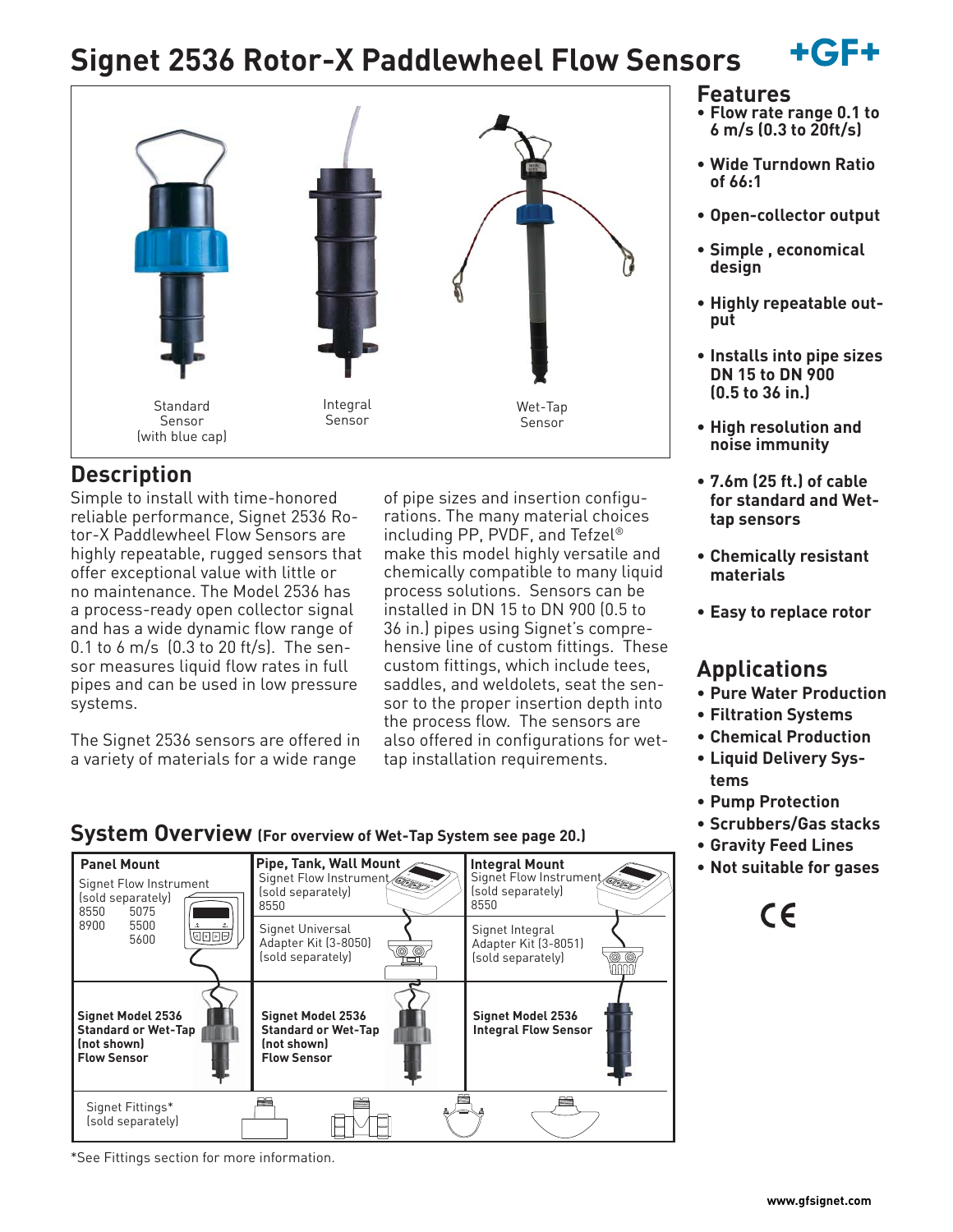## **Dimensions**

## **2536 Standard Mount Sensor**



## **2536 Integral Mount Sensor shown with Transmitter**

**(sold separately)**



**Pipe Range**<br>0.5 to 4 in. 0.5 to 4 in. **-Y0** = 152mm (6.0 in.)  $-Y1 = 185$ mm (7.3 in.)

#### **2536 Wet-Tap Mount Sensor with 3519 Wet-Tap Valve**

See 3519 product page for more information.



**Pipe Range**<br>0.5 to 4 in. 0.5 to 4 in. **-P3** = 297mm (11.7 in.)<br>5 to 8 in. **-P4** = 333mm (13.1 in.)  $-P4 = 333$ mm (13.1 in.) 10 in. and up **-P5** = 409mm (16.1 in.)

## **Specifications**

**General**

Flow Rate Range: 0.1 to 6 m/s (0.3 to 20 ft./s) Pipe Size Range: DN 15 to DN 900 (0.5 to 36 in.)<br>Linearity: <br>t1% of full range  $±1%$  of full range Repeatability: ±0.5% of full range Min. Reynolds Number Required: 4500

## **Wetted Materials**

Sensor Body:

- Glass-filled Polypropylene (black) or PVDF (natural)
- O-rings: FPM-Viton® (std)

 optional EPDM or FFPM-Kalrez® Rotor Pin:

 Titanium, Hastelloy-C or PVDF; optional ceramic, Tantalum or stainless steel

Rotor:

 Black PVDF or Natural PVDF; optional Tefzel® with or w/o Fluoraloy B® sleeve

### **Electrical**

Frequency: 49Hz per m/s nominal (15 Hz per ft/s nominal) Supply voltage: 3.3 to 24 VDC regulated Supply current: <1.5 mA @ 3.3 to 6 VDC <20 mA @ 6 to 24 VDC

Output Type:

 Open collector transistor, sinking Output Current: 10 mA max.

#### Cable Type:

- 2-conductor twisted pair with shield (22 AWG)
- 7.6 m (25 ft.) standard/305 m (1,000 ft.) maximum

### **Application Tips:**

- Use PVDF Rotor Pin for use in Deionized Water.
- Use the Conduit Adapter Kit to protect the cable-to-sensor connection when used in outdoor environments. See Accessories section for more information.
- Use a sleeved rotor in abrasive liquids to reduce wear.
- Sensor plug is used to plug installation fitting after extraction of sensor from pipe.
- For liquids containing particles, use only the Signet Magmeter.
- For systems with components of more than one material, the maximum temperature/pressure specification must always be referenced to the component with the lowest rating.

**Please refer to Wiring, Installation, Accessories and Fittings sections for more information.**

## **Max. Pressure/Temperature Rating**

Standard and Integral Sensor

- PP: 12.5 bar @ 20°C, 1.7 bar @ 85°C (180 psi @ 68°F, 25 psi @185°F)
- PVDF: 14 bar @ 20°C, 1.7 bar @ 85°C (200 psi @ 68°F, 25 psi @ 185°F) Operating Temperature:
- PP: -18°C to 85°C (0°F to 185°F)
- PVDF: -18°C to 85°C (0°F to 185°F)

Wet-Tap sensor

PP: 7 bar @ 20°C, 1.4 bar @ 66°C

- (100 psi @ 68°F, 20 psi @ 150°F) Operating temperature:
- -18°C to 66°C (0°F to 150°F)

Max. wet-tap sensor removal rating: 1.7 bar @ 22°C (25psi @ 72°F)

See Temperature and Pressure graphs for more information.

## **Shipping Weight:**

| 3-2536-X0 | $0.454$ kg | $1$ lb.     |
|-----------|------------|-------------|
| 3-2536-X1 | 0.476 kg   | $1.04$ lbs. |
| 3-2536-X2 | $0.680$ kg | $1.50$ lbs. |
| 3-2536-X3 | 0.794 kg   | 1.75 lbs.   |
| 3-2536-X4 | $0.850$ kg | 1.87 lbs.   |
| 3-2536-X5 | 1 kg       | $2.20$ lbs. |
| 3-8512-X0 | $0.35$ kg  | $0.77$ lb.  |
| 3-8512-X1 | $0.37$ kg  | $0.81$ lbs. |
|           |            |             |

### **Standards and Approvals**

- CE
- Manufactured under ISO 9001:2000 for Quality and ISO 14001:2004 for Environmental Management

**www.gfsignet.com**

Cable Length: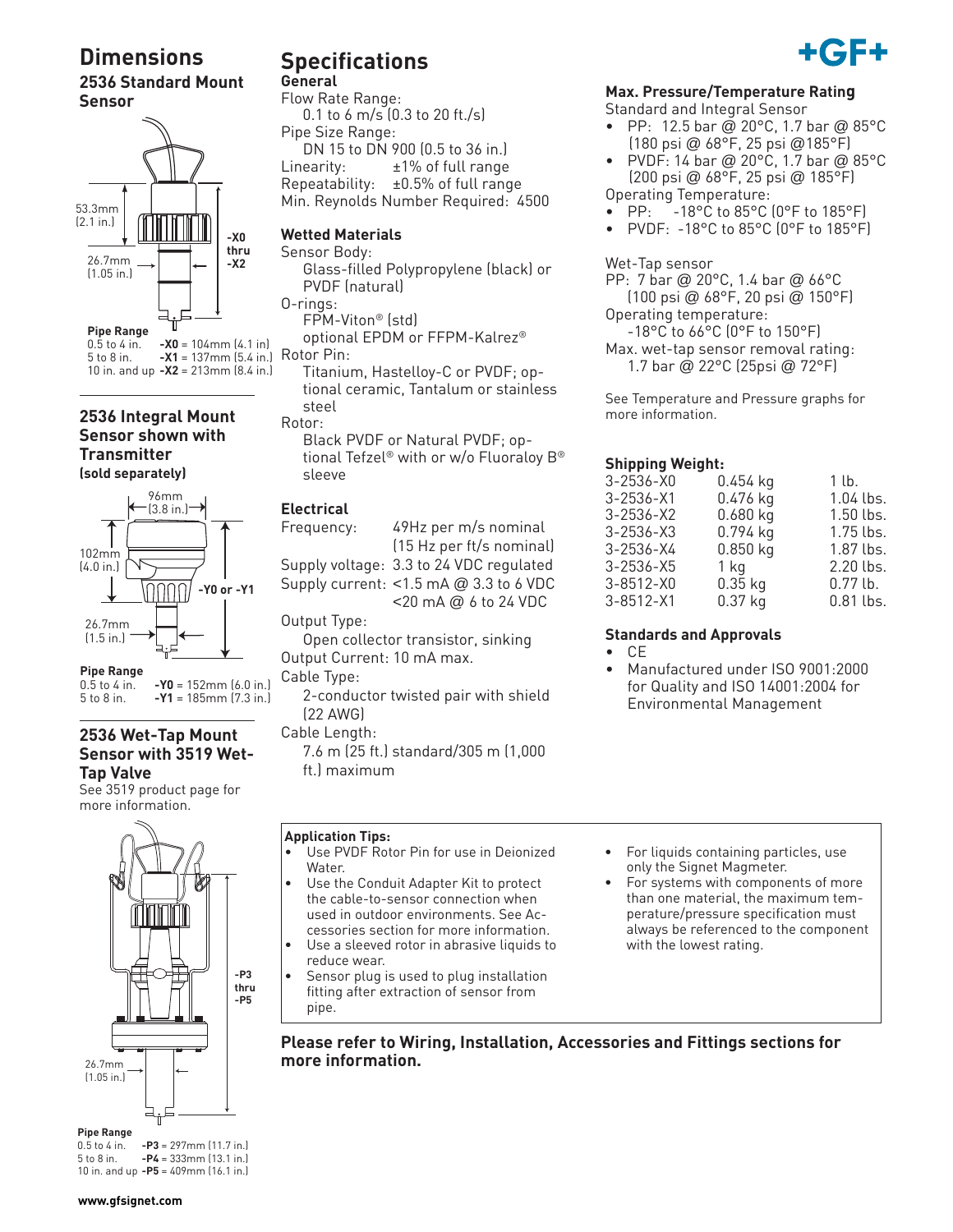## **Ordering Information**

## **Model 2536 Standard Mount Paddlewheel**

When choosing this style of sensor, the instrument can be mounted nearby on a pipe or wall or in a remote location up to 305 m/1000 ft (standard cable length is 7.6m/25 ft) by connecting the sensor through a standard junction box. Use Signet fittings for proper seating of the sensor into the process flow.

| <b>Sensor Part Number</b>    |                                                  |                                                     |                            |  |  |  |
|------------------------------|--------------------------------------------------|-----------------------------------------------------|----------------------------|--|--|--|
| $3 - 2536$                   | Flow Sensor for use with remote mount instrument |                                                     |                            |  |  |  |
|                              |                                                  | Body/Rotor/Pin material-Choose one*                 |                            |  |  |  |
|                              | P                                                | Polypropylene/Black PVDF/Titanium                   |                            |  |  |  |
|                              |                                                  | Natural PVDF/Natural PVDF/Natural PVDF <sup>1</sup> |                            |  |  |  |
|                              | ۷                                                | Natural PVDF/Natural PVDF/Hastelloy C <sup>1</sup>  |                            |  |  |  |
|                              |                                                  | Pipe size - Choose one                              |                            |  |  |  |
|                              |                                                  | $0.5$ to $4$ in.                                    |                            |  |  |  |
|                              | 5 to 8 in.                                       |                                                     |                            |  |  |  |
| 10 to 36 in.<br>$\mathbf{c}$ |                                                  |                                                     |                            |  |  |  |
|                              |                                                  |                                                     |                            |  |  |  |
| $3 - 2536$                   | - P                                              | 0                                                   | <b>Example Part Number</b> |  |  |  |

1 PVDF available 0.5 in. to 4 in. only

| Mfr. Part No.* | Code        | Mfr. Part No.* | Code        |
|----------------|-------------|----------------|-------------|
| 3-2536-PO      | 198 840 143 | 3-2536-TO      | 198 840 149 |
| 3-2536-P1      | 198 840 144 | 3-2536-VO      | 198 840 146 |
| 3-2536-P2      | 198 840 145 | 3-2536-V1      | 198 840 147 |

## **Model 2536 Integral Mount Paddlewheel**

When choosing this style of sensor, the instrument is mounted directly onto the sensor for a local display. See Guidelines below for instructions.

| <b>Sensor Part Number</b> |  |                                                                  |                                                     |                                                                   |  |  |  |
|---------------------------|--|------------------------------------------------------------------|-----------------------------------------------------|-------------------------------------------------------------------|--|--|--|
| $3 - 8512$                |  | Flow Sensor for integral mounting on the 8150 or 8550 instrument |                                                     |                                                                   |  |  |  |
|                           |  |                                                                  |                                                     | using the 3-8051 adapter (instrument and adapter sold separately) |  |  |  |
|                           |  |                                                                  | Body/Rotor/Pin material-Choose one*                 |                                                                   |  |  |  |
|                           |  | P                                                                | Polypropylene/Black PVDF/Titanium                   |                                                                   |  |  |  |
|                           |  |                                                                  | Natural PVDF/Natural PVDF/Natural PVDF <sup>1</sup> |                                                                   |  |  |  |
|                           |  | v                                                                | Natural PVDF/Natural PVDF/Hastelloy C <sup>1</sup>  |                                                                   |  |  |  |
|                           |  |                                                                  | Pipe size - Choose one<br>$0.5$ to 4 in.<br>ŋ       |                                                                   |  |  |  |
|                           |  |                                                                  |                                                     |                                                                   |  |  |  |
|                           |  | $5$ to $8$ in.                                                   |                                                     |                                                                   |  |  |  |
|                           |  |                                                                  |                                                     |                                                                   |  |  |  |
| $3 - 8512$                |  | $\mathbf v$                                                      | N                                                   | <b>Example Part Number</b>                                        |  |  |  |

 $1$  PVDF available 0.5 in. to 4 in. only

| Mfr. Part No. | Code        | Mfr. Part No. | Code        |
|---------------|-------------|---------------|-------------|
| 3-8512-P0     | 198 864 513 | 3-8512-TO     | 198 864 518 |
| 3-8512-P1     | 198 864 514 | 3-8512-V0     | 198 864 516 |

#### **Guidelines: Combining a 2536 integral mount flow sensor with an integrally mounted instrument**

Once an integral mount sensor is chosen, it can be mounted directly to an instrument by following these guidelines:

- a) Order the integral adapter kit 3-8051 (sold separately) to connect the sensor to an instrument.
- b) Order an instrument (sold separately). The following instrument part numbers are compatible: 3-8550-1, 3-8550-2, 3-8550-3.
- c) Assembling the sensor with the integral adapter and instrument is quick and simple. These parts can also be ordered as an assembled part. See "Integral Mount" data sheet for more information.

Model 2536 Standard Paddlewheel Flow Sensor



### **\*Model 2536 Ordering Notes:**

- 1) Most common part number combinations shown. For all combinations, refer to the Part Number Index.
- 2) Other rotor and pin materials are available and can be easily replaced in the field. See accessories for parts listing.

Model 2536 Integral Mount Paddlewheel Flow Sensor